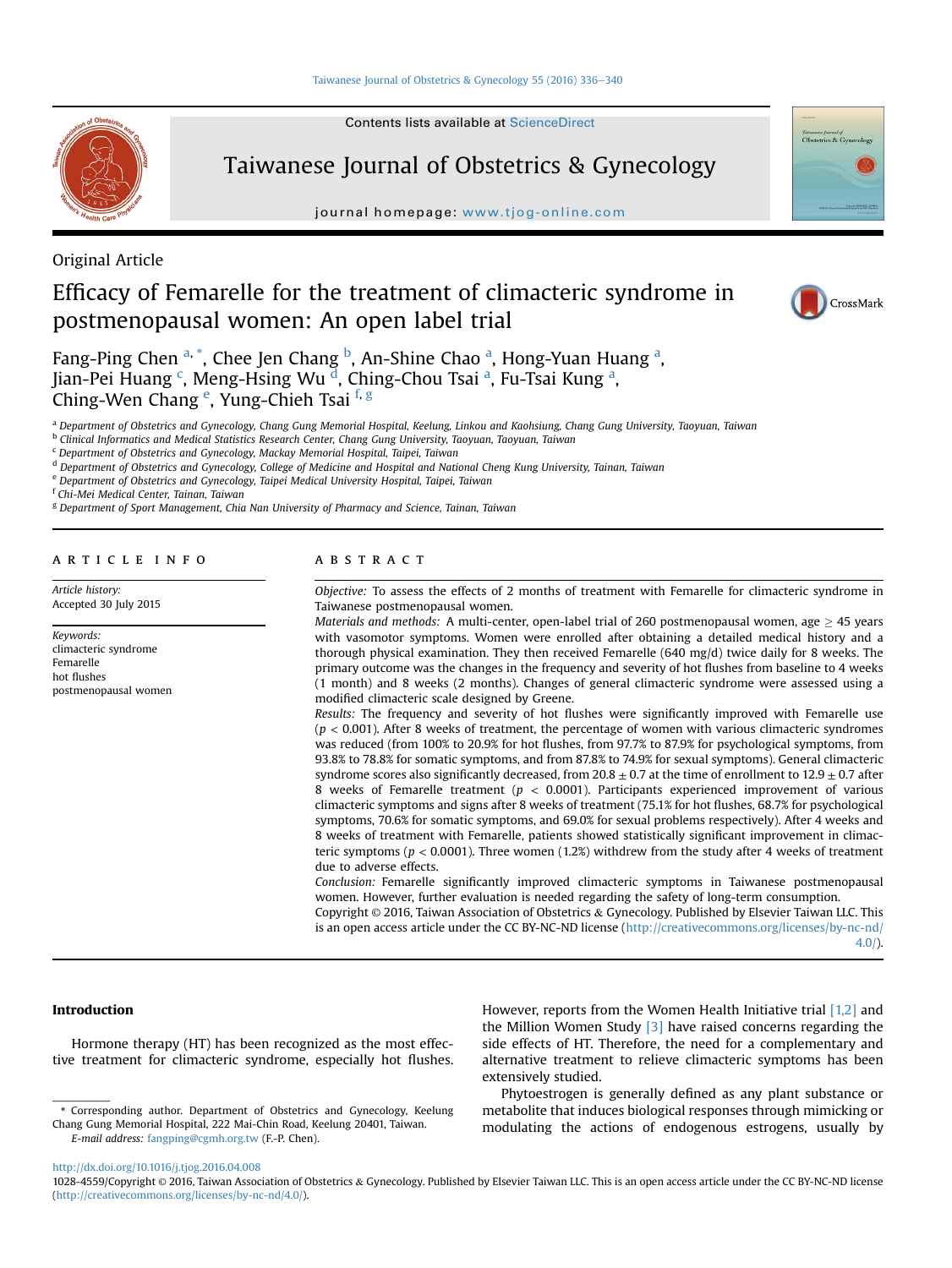binding to estrogens receptors. These compounds are weakly estrogenic so it has been proposed that phytoestrogens may play a role in estrogen-related conditions, such as menopausal symptoms and postmenopausal osteoporosis. Phytoestrogens can be generally classified into the following groups: isoflavones, coumestans, and lignans. Isoflavones, which have been the most extensively studied phytoestrogens, are found predominately in soybeans and soy product-containing foods [\[4\].](#page-4-0)

Although the present available data on using isoflavone as a form of treatment is either still inconclusive or only shows a slight improvement in symptomatic relief, the general trend focuses on using soy isoflavones as a supplement. However, isoflavones cannot represent all phytoestrogens so further evaluation regarding the effects of phytoestrogens with different compositions, methods used to isolate the various components of phytoestrogens, concentrations of bioavailable phytoestrogens, and the effects of the use of a combination of various phytoestrogens in addition to isoflavones may be needed.

Unlike general soy isoflavone products, Femarelle (Se-cure Pharmaceuticals, Yavne, Israel) is the combination of phytoestrogen compounds aside from isoflavone, such as lignans and coumestans. It has been reported that Femarelle is manufactured with a unique isolation enzymatic process to ensure that the entire family of phytoestrogen compounds, as is found in tofu, remains in their naturally intact form and is therefore able to increase its bioavailability to the body [\[5,6\]](#page-4-0). As such, Femarelle is capable of providing high efficacy and selectivity and has been described as a "new phyto-selective estrogen receptor modulator" [\[7,8\]](#page-4-0).

The purpose of the present study is to assess the efficacy of Femarelle for the relief of hot flushes, as well as of general menopausal symptoms in postmenopausal women.

## Materials and methods

Between December 2012 and January 2014, a multicenter, openlabel clinical trial of Femarelle was conducted. Two hundred and sixty postmenopausal women, enrolled at seven medical hospitals in Taiwan, met the inclusion criteria and did not transgress the exclusion criterion. The institutional review board or ethical review board at each of the seven institutions approved the protocol of the present trial and the trial was conducted in accordance with their protocols. All patients provided written informed consent prior to their enrollment.

At enrollment, each patient underwent a detailed medical and gynecological history taking, which was then followed by a physical examination. The inclusion criteria were listed as follows: peri- and postmenopausal women should be aged  $\geq$  45 years and should at least have hot flush symptoms, women who are not currently taking HT or have stopped HT for  $> 1$  month, and have not taken phytoestrogen supplements for  $> 1$  week. Participants who have experienced cessation of menstruation for  $< 1$  year received blood hormone evaluation and met the following criteria for enrollment: follicle-stimulating hormone  $\geq$  35 mIU/mL and estradiol  $<$  30 pg/mL. Exclusion criteria included women with soybean allergy and those with a history of breast cancer and/or endometrial cancer.

The present trial consisted of a 1-week screening period and a 8-week treatment period. Throughout the treatment period, Femarelle (640 mg/d) was orally administered twice daily to each participants for 8 weeks. Participants visited the hospital a total of three times  $(1<sup>st</sup>$  visit at screening,  $2<sup>nd</sup>$  visit at Week 5 after completion of 4 weeks of medication, and  $3<sup>rd</sup>$  visit at Week 9 after completion of 8 weeks of medication) for general evaluation and to return completed questionnaires at each of the visits.

#### Assessment of efficacy

Assessments included questionnaires regarding the frequency and severity of hot flushes and symptomatic changes of general menopausal syndrome, according to women's menopause health manual designed by the Health Promotion Administration from the Ministry of Health and Welfare, Executive Yuan in 2011. This scale was modified from the climacteric scale designed by Greene [\[9\].](#page-4-0) The data of hot flushes were collected by patient diaries. This climacteric scale takes into consideration common climacteric symptoms, including vasomotor symptoms (hot flushes), psychological symptoms (irritability, depression, loss of interest, anxiety, sleep disturbances, and fatigue), somatic symptoms (dizziness, headache, back pain, joint pain, myalgia, increased facial hair, and skin dryness), and sexual symptoms (decreased libido, decreased sexual acceptance, vaginal dryness, and dyspareunia). For each of the symptoms mentioned above, a score of 0, 1, 2, or 3 was given for no, mild, moderate, or severe intensity respectively.

The primary endpoint for efficacy was the changes in the frequency and severity of hot flushes from baseline to Week 4 and Week 8. The secondary endpoints for efficacy were the changes in the general climacteric syndrome from baseline to Week 4 and Week 8.

## Statistical analysis

Descriptive statistics were summarized for the characteristics of study variables, including frequencies, percentages for categorical data, median, means, and standard deviation for continuous variables. Comparison among groups categorized by nominal variables, such as other therapy, cause of cessation, and last menstrual period time, were performed using analysis of variance. Follow-up pairwise comparisons such as 2-sample t test and 2-sample Chi-square or Fisher's exact tests for continuous and categorical variables were made if overall tests were significant. Trend of levels in ordinal outcome, such as intensity level of hot flashes was estimated and tested using the general linear regression method. Generalized Estimating Equations method was used to estimate the time effect. All tests were two-sided and a  $p$  value  $< 0.05$  was considered as statistical significance. All statistical intention-to-treat analyses were performed using SAS version 9 (SAS Institute Inc., SAS Campus Drive, Cary, North Carolina 27513, USA).

#### Results

From December 2012 until January 2014, there were 260 women who met the initial criteria for inclusion into our analysis. Data on their current age, age at menopause, body weight, smoking, and causes of menstrual cessation are summarized in Table 1. As shown in [Figure 1,](#page-2-0) of these 260 participants, complete data are available for 236 of the women at the conclusion of 4 weeks of treatment and for 221 women at the end of 8 weeks of treatment. Most of the women who withdrew from the study were due to

| Table 1                                     |  |
|---------------------------------------------|--|
| Baseline characteristics of enrolled women. |  |

| Variables ( $n = 260$ )                                       | Mean $\pm$ SD/n (%)                              |
|---------------------------------------------------------------|--------------------------------------------------|
| Mean age $(v)$<br>Mean body weight (kg)                       | $53.0 \pm 5.9$ (45-77)<br>$57.4 \pm 8.0$ (37-83) |
| Smoking                                                       | 12(12.7)                                         |
| Mean age of menopause $(v)$                                   | $48.6 \pm 5.0 (26 - 59)$                         |
| Natural cessation of menstruation ( $n = 250$ ) <sup>a</sup>  | 197 (87.8)                                       |
| Surgical cessation of menstruation ( $n = 250$ ) <sup>a</sup> | 53(21.2)                                         |

 $SD =$  standard deviation.<br><sup>a</sup> Ten patients did not answer the question.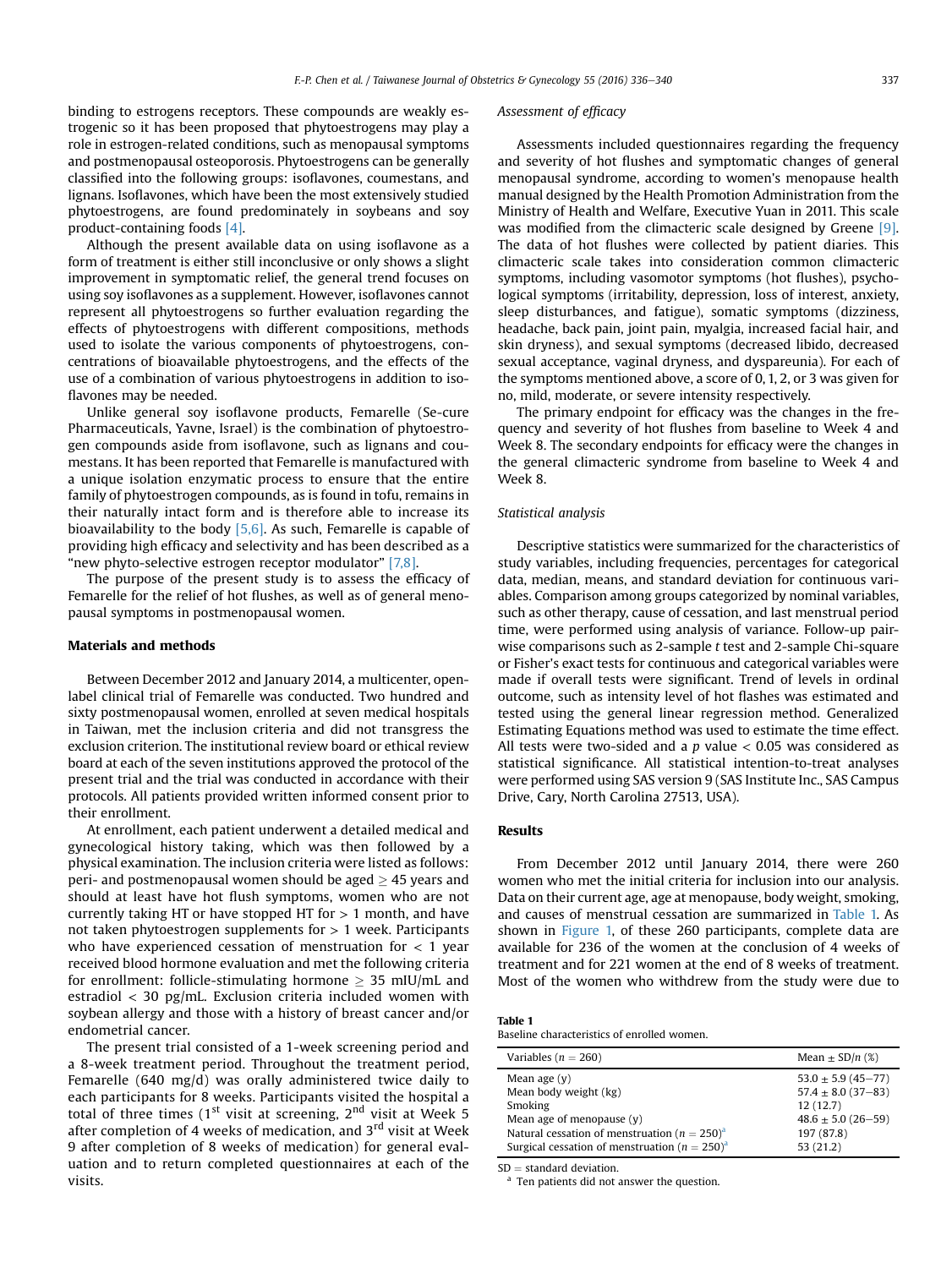<span id="page-2-0"></span>personal reasons or adverse side effects. Reported adverse side effects during the trial included breast tenderness ( $n = 5$ ), nausea  $(n = 3)$ , abdominal distention  $(n = 2)$ , withdrawal after 4 weeks of treatment), and headache ( $n = 2$ , 1 withdrawal after 4 weeks of treatment). The withdrawal rate due to adverse effects was about 1.2%.

In addition to hot flushes, other symptoms and signs experienced by the patients before and after treatment, according to the climacteric scale, are summarized in [Table 2](#page-3-0). After treatment, the various climacteric scores were decreased (1.82  $\pm$  0.05, 1.40  $\pm$  0.05, and  $1.06 \pm 0.05$  for hot flushes; 7.31  $\pm$  0.30, 4.83  $\pm$  0.27, and 4.16  $\pm$  0.26 for psychological symptoms; 6.63  $\pm$  0.29, 4.76  $\pm$  0.27, and  $4.25 \pm 0.24$  for somatic symptoms; and  $5.03 \pm 0.25$ ,  $3.97 \pm 0.27$ , and 3.38  $\pm$  0.24 for sexual symptoms). The percentage of women with various climacteric syndromes was also reduced (100%, 40.2%, and 20.9% for hot flushes; 97.7%, 93.9%, and 87.9% for psychological symptoms; 93.8%, 84.5%, and 78.8% for somatic symptoms; and 87.8%, 83.1%, and 74.9% for sexual symptoms).

During the course of the 8-week treatment, the frequency and intensity of hot flushes improved day by day after Femarelle use ([Figure 2](#page-3-0)). There is a strong correlation between the duration of Femarelle use and both improvement of frequency ( $\mathbb{R}^2$ : 0.952,  $p < 0.001$  ) and intensity of hot flushes (R<sup>2</sup>: 0.933, p < 0.001).

Using a Generalized Estimating Equations model, the scores of general climacteric syndrome were significantly decreased from 20.8  $\pm$  0.7 at enrollment to 15.5  $\pm$  0.6 after 4 weeks of treatment with Femarelle and 12.9  $\pm$  0.7 after 8 weeks of Femarelle use  $(p < 0.0001)$ . In addition, the percentages of the participants experiencing improvement of various climacteric symptoms after 4 weeks and 8 weeks of treatment were 59.8% and 75.1% for hot flushes, 50.8% and 68.7% for psychological symptoms, 61.0% and 70.6% for somatic symptoms, and 56.7% and 69.0% for sexual problems respectively ([Figure 3](#page-3-0)). The differences in the percentage of symptomatic improvement as compared with baseline, as well the correlation between increased symptomatic improvement and



<sup>a</sup> One patient had a nausea sensation occasionally during the 8-week treatment.

<sup>b</sup> One patient complained of headaches occasionally.

<sup>c</sup> Two patients complained of breast tenderness.

<sup>d</sup> Three patients had breast tenderness and two patients complained of nausea.

e Three patients withdrew from the study after 4 weeks of treatment, two due to

abdominal distention, and one due to headache.

HP = participating medical hospital.

Figure 1. Flow chart for patients enrolled in this study.

duration of use (4 weeks vs. 8 weeks), depicted the significant effects of Femarelle use ( $p < 0.0001$ ).

# Discussion

With an increase in life expectancy, it is inevitable that most women will suffer from climacteric symptoms. With regard to the conclusion of Women Health Initiative trial [\[1,2\]](#page-4-0) and the Million Women Study  $[3]$ , complementary and alternative medicines are also becoming increasingly popular. The present study demonstrates that Femarelle, a combination of different phytoestrogen compounds, not only significantly improves the frequency and intensity of hot flushes, but also helps with other climacteric syndrome symptoms, including psychological, somatic, and sexual problems. Although such efficacy is encouraging, several additional factors regarding these results still need to be considered.

Hot flushes are the most common symptoms in peri- and postmenopausal women and can interfere with quality of life and disrupt sleep. Thus, most menopausal women seek medical support due to hot flushes. It has been reported that  $10-25\%$  of Chinese women and  $10-20%$  of Indonesian women have hot flashes compared with 58-93% of Western women  $[10]$ . It has been proposed that this lower prevalence of hot flashes in Asian women when compared with their Western counterparts is, at least in part, related to the consumption of a diet rich in soy phytoestrogen [\[11,12\]](#page-4-0). Soy is a main source of phytoestrogens, especially isoflavone. A meta-analysis of all randomized, controlled trials of isoflavone supplementation showed that isoflavone supplementation may produce a slight to modest reduction in the number of daily flushes in menopausal women and that this benefit may be more apparent in women who experience a higher number of flushes per day. By contrast, another recent meta-analysis reviewing 11 trials on soy isoflavones extracts did not show efficacy in the treatment of hot flushes [\[13\]](#page-4-0). Several factors related to these conflicting results have been considered, including isoflavones' relatively short half-life of  $6-12$  hours [\[14\].](#page-4-0) Thus, the efficacy of isoflavone combined with other phytoestrogens has also been studied. A trial conducted by Sammartino et al [\[15\]](#page-4-0) demonstrated that the combination of 60 mg isoflavones and lignans had a significant reduction in hot flushes compared with placebo. The authors considered that the reduction of vasomotor syndrome may be related to the observation that isoflavones are absorbed earlier than lignans are. Femarelle is the combination of isoflavone, lignans, and coumestans. The present study also confirms the efficacy of combined phytoestrogens therapy, not only through the significant relief of hot flushes in 75.1% of women after 8 weeks of treatment, but also through the significant reduction of the frequency and intensity of postmenopausal hot flushes. Other studies also demonstrated similar results, in which women who received Femarelle for 12 months noted a 76% reduction in vasomotor symptoms [\[16\],](#page-4-0) as well as a significant improvement in the severity of hot flushes/night sweats (Femarelle baseline 2.17  $\pm$  0.94, final 0.75  $\pm$  0.69,  $p < 0.001$  [\[17\]](#page-4-0).

Except for its effects on hot flushes, a review of the data from the more rigorous trials show that isoflavones do not improve other menopausal symptoms [\[18\]](#page-4-0), such as psychological, somatic, and sexual symptoms. It has been demonstrated that various phytoestrogens have different effects on the binding affinity and transactivational properties of estrogen receptors in different tissues and cell types [\[19\].](#page-4-0) Thus, as selective estrogen receptor modulators, different phytoestrogens may possess compound-specific estrogenic/antiestrogenic effects on various tissues. Most of the studies also revealed that isoflavones do not relieve vaginal atrophy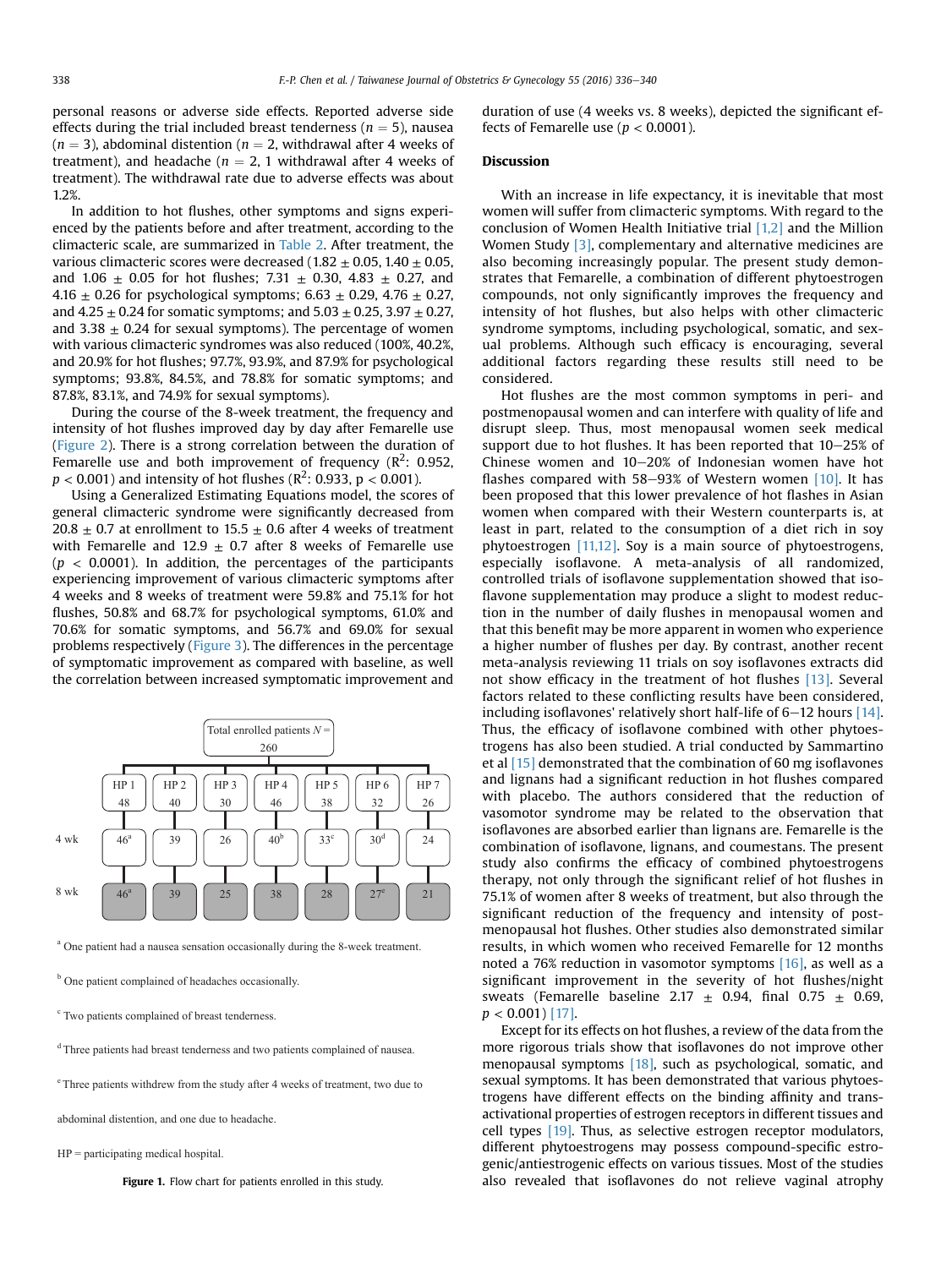#### <span id="page-3-0"></span>Table 2

The present menopausal symptoms of enrolled women.

| Climacteric symptoms         | No treatment score (women %) | 4 wk score (women %)   | 8 wk score (women %)   |
|------------------------------|------------------------------|------------------------|------------------------|
| Vasomotor symptoms:          | $1.82 \pm 0.05$ (100)        | $1.4 \pm 0.05$ (40.2)  | $1.06 \pm 0.05$ (24.9) |
| Hot flushes                  | $1.82 \pm 0.05$ (100)        | $1.4 \pm 0.05(40.2)$   | $1.06 \pm 0.05$ (24.9) |
| Psychological symptoms:      | $7.31 \pm 0.30$ (97.7)       | $4.83 \pm 0.27$ (93.9) | $4.16 \pm 0.26$ (87.9) |
| Irritability                 | $1.04 \pm 0.06(71.0)$        | $0.68 \pm 0.05$ (52.7) | $0.57 \pm 0.05$ (46.0) |
| Depression                   | $1.13 \pm 0.06$ (74.4)       | $0.73 \pm 0.05$ (58.9) | $0.66 \pm 0.05$ (54.5) |
| Feeling of loss              | $1.05 \pm 0.06$ (70.8)       | $0.67 \pm 0.05$ (52.0) | $0.55 \pm 0.05$ (45.2) |
| Nervous                      | $1.24 \pm 0.07(73.6)$        | $0.85 \pm 0.05$ (65.7) | $0.75 \pm 0.05$ (59.5) |
| Sleep disturbances           | $1.54 \pm 0.07(79.6)$        | $1.10 \pm 0.06$ (71.6) | $0.97 \pm 0.07$ (64.9) |
| Sense of weakness or fatigue | $1.44 \pm 0.06$ (84.0)       | $0.98 \pm 0.05$ (72.4) | $0.75 \pm 0.05$ (61.6) |
| Somatic symptoms:            | $6.63 \pm 0.29$ (93.8)       | $4.76 \pm 0.27$ (84.5) | $4.25 \pm 0.24$ (78.8) |
| <b>Dizziness</b>             | $0.96 \pm 0.06$ (69.8)       | $0.65 \pm 0.05$ (51.3) | $0.61 \pm 0.05$ (51.1) |
| Headache                     | $1.03 \pm 0.06$ (70.3)       | $0.76 \pm 0.05$ (60.7) | $0.63 \pm 0.06$ (48.7) |
| Back pain                    | $1.15 \pm 0.06(75.9)$        | $0.86 \pm 0.06$ (63.9) | $0.75 \pm 0.05$ (58.9) |
| Joint pain                   | $1.32 \pm 0.06(79.2)$        | $0.90 \pm 0.06$ (64.2) | $0.80 \pm 0.06$ (61.5) |
| Myalgia                      | $1.10 \pm 0.06$ (70.6)       | $0.81 \pm 0.06$ (60.8) | $0.67 \pm 0.05(53.1)$  |
| Increased facial hair        | $0.22 \pm 0.04$ (14.8)       | $0.14 \pm 0.03$ (12.5) | $0.15 \pm 0.03$ (13.9) |
| Skin dryness                 | $1.12 \pm 0.06(71.2)$        | $0.90 \pm 0.06$ (64.7) | $0.75 \pm 0.06$ (58.2) |
| Sexual symptoms:             | $5.03 \pm 0.25$ (87.8)       | $3.97 \pm 0.27$ (83.1) | $3.38 \pm 0.24$ (74.9) |
| Decreased libido             | $1.43 \pm 0.07$ (80.5)       | $1.10 \pm 0.07$ (69.0) | $0.92 \pm 0.07$ (61.6) |
| Decreased sexual acceptance  | $1.35 \pm 0.07(76.7)$        | $1.13 \pm 0.07$ (69.3) | $0.92 \pm 0.07$ (60.0) |
| Vaginal dryness              | $1.46 \pm 0.07(79.3)$        | $1.12 \pm 0.07(72.1)$  | $0.93 \pm 0.06$ (64.9) |
| Dyspareunia                  | $1.13 \pm 0.07$ (64.1)       | $0.91 \pm 0.07$ (55.3) | $0.78 \pm 0.07$ (51.9) |



Figure 2. The trend of the frequency and intensity in hot flushes during 8 weeks of treatment with Femarelle were determined and tested using linear regression analysis and generalized estimating equation analysis.



Figure 3. Percent of patients who reported improvement of major climacteric symptoms at 4 weeks and 8 weeks of treatment with Femarelle. Statistical significance was noted by analysis using generalized estimating equations ( $p < 0.0001$ ).

 $[20-22]$  $[20-22]$ . By contrast, Nachtigall et al  $[23]$  investigated the efficacy of using a combined isoflavone and lignan supplement on vaginal epithelium. That study observed a significant reduction in vaginal pH from 7.7  $\pm$  2.2 at baseline to 4.9  $\pm$  1.4 at Week 12 (p < 0.0001) and a significant improvement in the maturation index in 10 out of 12 women. Although this study was limited by a small patient population and a relatively short duration, differences compared with previous reports on isoflavone use for vaginal atrophy may be related to the different affinities and transactivational potencies of phytoestrogens in different tissues and thereby resulting in tissuespecific variability. However, the present study also revealed a significant reduction in vaginal dryness score (baseline  $1.49 \pm 0.07$ , at 4 weeks 1.14  $\pm$  0.07, at 8 weeks 0.94  $\pm$  0.07, p < 0.0001) and dyspareunia (baseline 1.15  $\pm$  0.08, at 4 weeks 0.93  $\pm$  0.08, at 8 weeks 0.81  $\pm$  0.07, p < 0.0001; data not shown).

Researches regarding the use of a combination of phytoestrogens, such as Femarelle, compared with HT for its effectiveness on climacteric syndrome have been conducted. In an animal study using ovariectomized rats, Femarelle increased allopregnanolone and  $\beta$ -endorphin levels in the brain, which were comparable to those of ovariectomized rats treated with estradiol  $[24]$ . These findings may, in part, explain the clinical effect of Femarelle on menopausal symptoms. In the present study, aside from hot flushes, a significant reduction of psychological, somatic, and sexual problems related to brain-derived symptoms, such as sleep disturbance, mood changes, and sexual dysfunction, was also noted. In addition, it was also reported that when menopausal symptoms were assessed using the Kupperman index, a significant decrease in score was noted in both DT56a (Femarelle) and HT treatment for 12 months (mean difference in Kupperman score, DT56a group:  $-3.98$ , HT group:  $-5.601$ , no treatment group:  $+1.76$ ,  $p < 0.001$  [\[17\]](#page-4-0). This study also demonstrated a significant decrease in modified Greene climacteric scale score.

In all of the literature reviewed, few side effects have been reported after phytoestrogen use, with the most serious related to gastrointestinal discomfort [\[25\]](#page-4-0). The present study also revealed rare adverse effects, including nausea, abdominal distention, headache, and mastalgia. Even after reviewing previous reports, there is little evidence that phytoestrogens cause endometrial hyperplasia or other adverse health effects when used at routine doses for a short period of time in postmenopausal women [\[26\].](#page-4-0) However, there is no information available regarding the effects of long-term consumption.

In conclusion, Femarelle was found to significantly relieve hot flushes and other menopausal symptoms within the  $1<sup>st</sup>$  4 weeks of